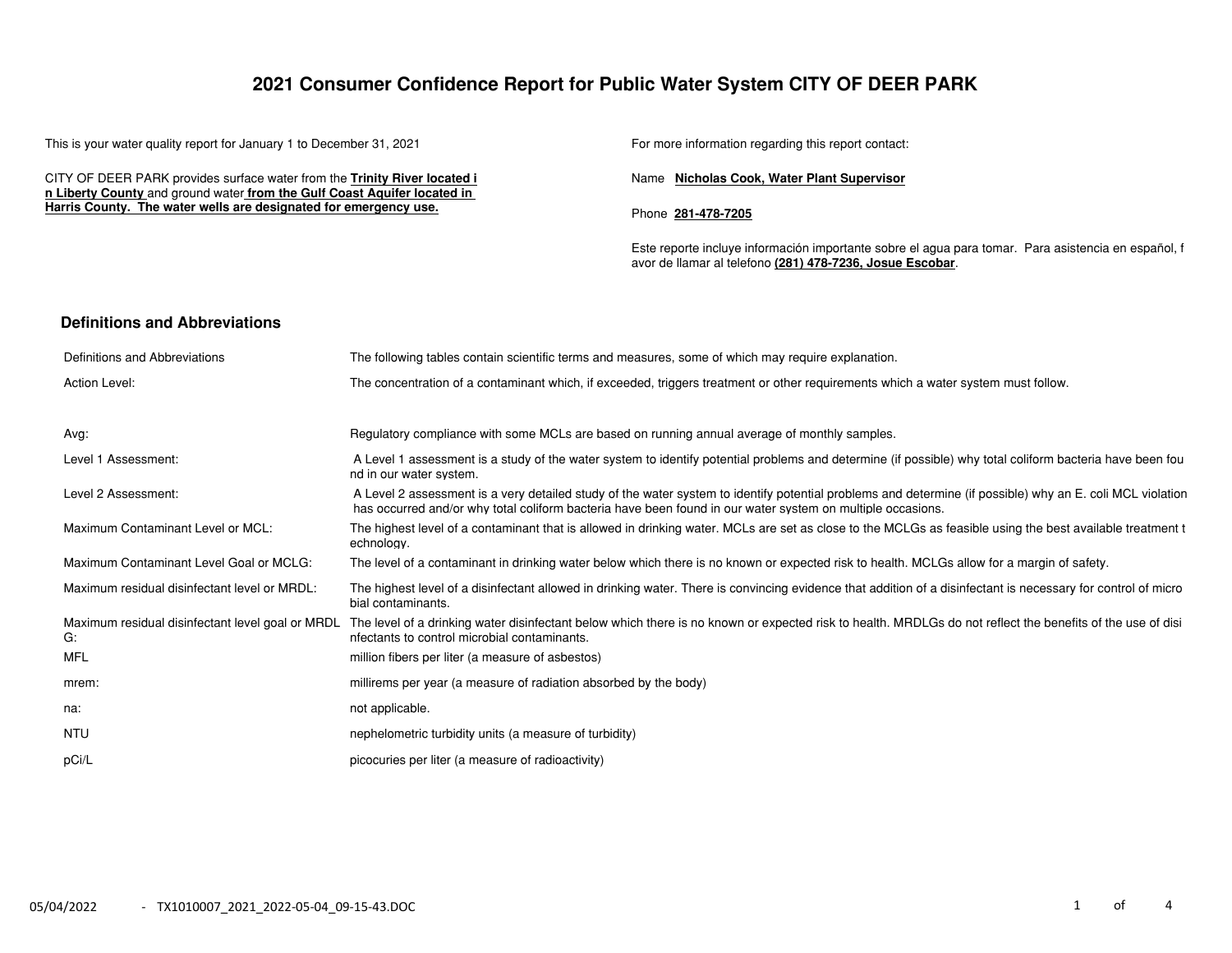### **Definitions and Abbreviations**

| ppb:                       | micrograms per liter or parts per billion                                           |
|----------------------------|-------------------------------------------------------------------------------------|
| ppm:                       | milligrams per liter or parts per million                                           |
| ppq                        | parts per quadrillion, or picograms per liter (pg/L)                                |
| ppt                        | parts per trillion, or nanograms per liter (ng/L)                                   |
| Treatment Technique or TT: | A required process intended to reduce the level of a contaminant in drinking water. |

# **Information about your Drinking Water**

The sources of drinking water (both tap water and bottled water) include rivers, lakes, streams, ponds, reservoirs, springs, and wells. As water travels over the surf ace of the land or through the ground, it dissolves naturally−occurring minerals and, in some cases, radioactive material, and can pick up substances resulting from the presence of animals or from human activity.

Drinking water, including bottled water, may reasonably be expected to contain at least small amounts of some contaminants. The presence of contaminants does not necessarily indicate that water poses a health risk. More information about contaminants and potential health effects can be obtained by calling the EPAs Safe Drinking Water Hotline at (800) 426−4791.

Contaminants that may be present in source water include:

− Microbial contaminants, such as viruses and bacteria, which may come from sewage treatment plants, septic systems, agricultural livestock operations, and wildl ife.

− Inorganic contaminants, such as salts and metals, which can be naturally−occurring or result from urban storm water runoff, industrial or domestic wastewater dis charges, oil and gas production, mining, or farming.

− Pesticides and herbicides, which may come from a variety of sources such as agriculture, urban storm water runoff, and residential uses.

− Organic chemical contaminants, including synthetic and volatile organic chemicals, which are by−products of industrial processes and petroleum production, and can also come from gas stations, urban storm water runoff, and septic systems.

− Radioactive contaminants, which can be naturally−occurring or be the result of oil and gas production and mining activities.

In order to ensure that tap water is safe to drink, EPA prescribes regulations which limit the amount of certain contaminants in water provided by public water syste ms. FDA regulations establish limits for contaminants in bottled water which must provide the same protection for public health.

Contaminants may be found in drinking water that may cause taste, color, or odor problems. These types of problems are not necessarily causes for health concer ns. For more information on taste, odor, or color of drinking water, please contact the system's business office.

You may be more vulnerable than the general population to certain microbial contaminants, such as Cryptosporidium, in drinking water. Infants, some elderly, or i mmunocompromised persons such as those undergoing chemotherapy for cancer; persons who have undergone organ transplants; those who are undergoing trea tment with steroids; and people with HIV/AIDS or other immune system disorders, can be particularly at risk from infections. You should seek advice about drinking water from your physician or health care providers. Additional guidelines on appropriate means to lessen the risk of infection by Cryptosporidium are available from the Safe Drinking Water Hotline (800−426−4791).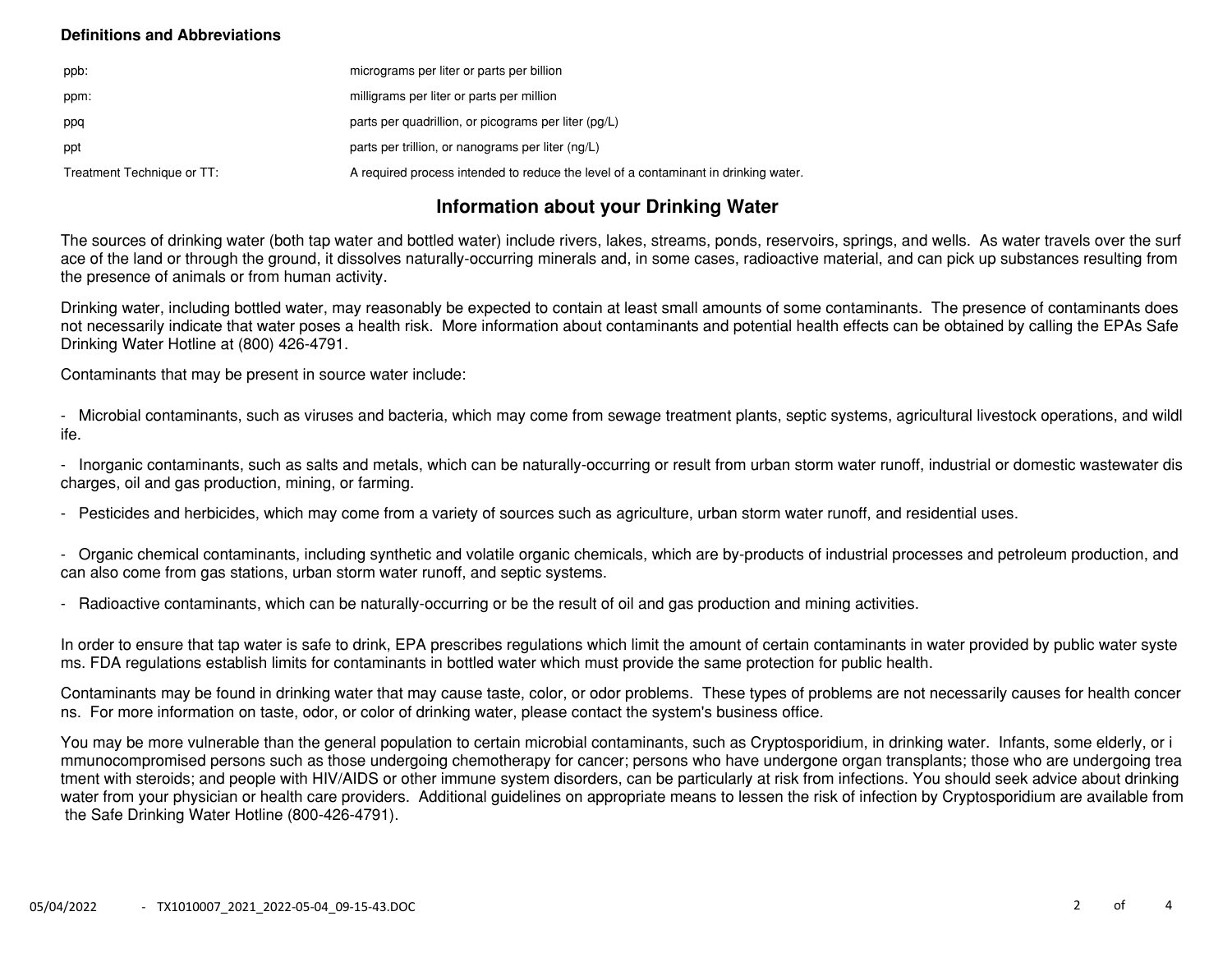If present, elevated levels of lead can cause serious health problems, especially for pregnant women and young children. Lead in drinking water is primarily from m aterials and components associated with service lines and home plumbing. We are responsible for providing high quality drinking water, but we cannot control the v ariety of materials used in plumbing components. When your water has been sitting for several hours, you can minimize the potential for lead exposure by flushing your tap for 30 seconds to 2 minutes before using water for drinking or cooking. If you are concerned about lead in your water, you may wish to have your water tes ted. Information on lead in drinking water, testing methods, and steps you can take to minimize exposure is available from the Safe Drinking Water Hotline or at http ://www.epa.gov/safewater/lead.

#### **Information about Source Water**

CITY OF DEER PARK purchases water from CITY OF HOUSTON. CITY OF HOUSTON provides purchase surface water from **the Trinity River** located in **Liberty County**. **The purchased water is untr eated water that is treated at the City of Deer Park Surface Water Treatment Plant.**

TCEQ completed an assessment of your source water, and results indicate that some of our sources are susceptible to certain contaminants. The sampling requirements for your water system is based on this susceptibility and previous sample data. Any detections of these contaminants will be found in this Consumer Confidence Report. For more information on source water assessments and protection eff orts at our system contact **Nicholas Cook, 281−478−7205**.

| <b>Lead and Copper</b> | <b>Date Sampled</b> | <b>MCLG</b> | Action Level (AL)   90th Percentile   # Sites Over AL |      | <b>Units</b> | Violation | Likely Source of Contamination                                                                                  |
|------------------------|---------------------|-------------|-------------------------------------------------------|------|--------------|-----------|-----------------------------------------------------------------------------------------------------------------|
| Copper                 | 08/12/2020          | 1.3         | 1.3                                                   | 0.16 | ppm          | N         | Erosion of natural deposits; Leaching from wo<br>od preservatives; Corrosion of household plu<br>mbing systems. |
| Lead                   | 8/12/2020           |             | 15                                                    |      | ppb          | Ν         | Corrosion of household plumbing systems; Er<br>osion of natural deposits.                                       |

# **2021 Water Quality Test Results**

| <b>Disinfection By-Products</b> | Collection Date Highest Level Dete Range of Individual |                | <b>MCLG</b> | <b>MCL</b> | <b>Units</b> | Violation | Likelv Source of Contamination |
|---------------------------------|--------------------------------------------------------|----------------|-------------|------------|--------------|-----------|--------------------------------|
|                                 | cted                                                   | <b>Samples</b> |             |            |              |           |                                |

| ے.ت<br>ื้∼∙<br><u>_</u><br>total | Haloacetic Acids (HAA5)<br>റ⊏ റ<br>2021<br>No goal for the<br>By-product of drinking water disinfection.<br>ppb<br>60 |  |
|----------------------------------|-----------------------------------------------------------------------------------------------------------------------|--|
|----------------------------------|-----------------------------------------------------------------------------------------------------------------------|--|

\*The value in the Highest Level or Average Detected column is the highest average of all HAA5 sample results collected at a location over a year

| <b>Total Trihalomethanes (</b><br>HM) | 2021 | $\bigcap$ | ാപ<br>15.O<br>ى. ب | I for the<br>No ɑoal<br>total | 80 | ppb | y-product of drinking water disinfection. |
|---------------------------------------|------|-----------|--------------------|-------------------------------|----|-----|-------------------------------------------|
|                                       |      |           |                    |                               |    |     |                                           |

\*The value in the Highest Level or Average Detected column is the highest average of all TTHM sample results collected at a location over a year

| <b>Inorganic Contaminants</b> |      | cted   | Collection Date Highest Level Dete Range of Individua<br>  Samples | <b>MCLG</b> | <b>MCL</b> | <b>Units</b> | <b>Violation</b> | Likely Source of Contamination                                                                    |
|-------------------------------|------|--------|--------------------------------------------------------------------|-------------|------------|--------------|------------------|---------------------------------------------------------------------------------------------------|
| <b>Barium</b>                 | 2021 | 0.0459 | $0.0459 - 0.0459$                                                  |             |            | ppm          | N.               | Discharge of drilling wastes; Discharge from met  <br>al refineries; Erosion of natural deposits. |
| Cvanide                       | 2021 | 80     | $80 - 80$                                                          | 200         | 200        | ppb          | N                | Discharge from plastic and fertilizer factories; Dis<br>charge from steel/metal factories.        |